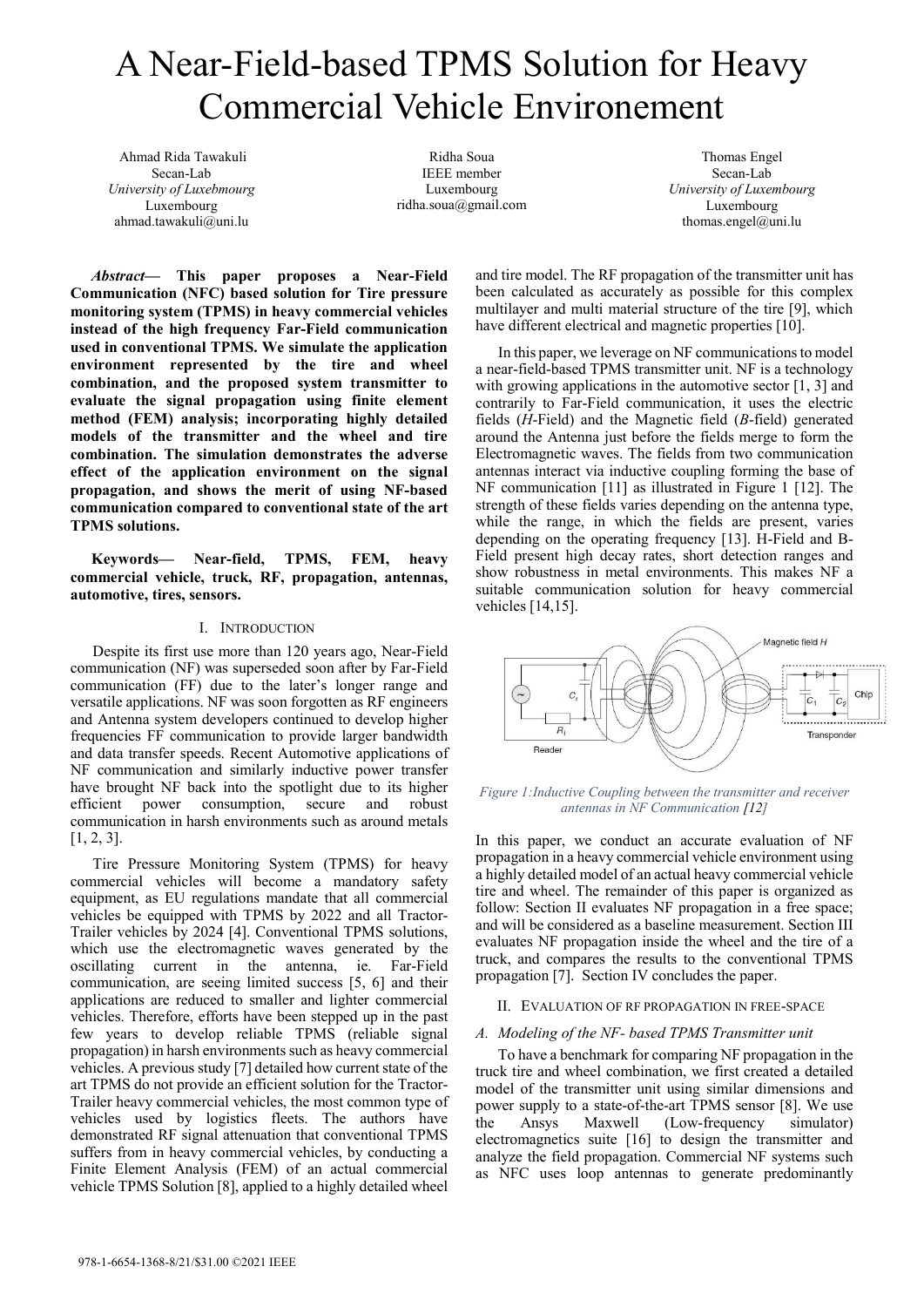Magnetic *B*-Fields [11]. In this paper, we adopt a similar antenna principle but using the low operating frequency of 125 kHz for optimum the field range. An additional advantage is that the transmitter will operate on the European TPMS standard frequency range of 125 kHz used in some conventional TPMS sensors for wake-up signals. Thus, our proposed setup meets the EU TPMS standard [17].

The transmitter comprises of an integrated circuit with a temperature sensor, a pressure sensor and the transmitting antenna. Our model of the transmitter consists of a PCB board which may include the temperature and pressure sensors, the integrated circuit (IC) unit, the power unit, and the transmitting antenna. Due to the size constrain and the need for high transmission efficiency, we use a ferrite rod antenna. This type of antenna allows high inductance values compared to the antenna size. For the selected frequency (125 kHz), an inductance of around 135µH is required. A detailed model of the transmitter is shown in Figure 2.

The wheel dimensions and structure as well as sensor mounting position were taken into consideration when designing the transmitter antenna. To maximize the antenna inductance hence the generated field strength, we select the longest length possible for the ferrite rod: 4 cm long core allows for a high loop number while fitting within the wheel barrel mid-section recess. This fitting position will make the transmitter non-intrusive when mounting and dismounting tires, therefore preventing damage to the transmitter. The transmitter design also takes into consideration the IC and PCB board as well as battery unit. The sensor is encased by a hard plastic mold 3-4 mm thick, which also insulates the transmitter from the wheel. The transmitter could be fastened to the wheel barrel in a similar way to conventional TPMS sensors detailed in [7].



*Figure 2: Transmitter unit design and position used in the FEM Analysis* 

# *B. Analysis of RF propagation in free space*

Our analysis uses the actual transmitter design parameters (see Table 1) rather than theoretical design parameters. The incident power takes into consideration the interference regulations and the sensor battery life. Parameters are highlighted in Table 1. The analysis requires a field propagation region to be defined, in which the software would calculate the fields generated. To demonstrate the field propagation and field strength in free space in comparison to the wheel and tire volume, we have included the wheel and tire as non-active models in the propagation figures but not in the actual analysis. We have also assigned a free-space analysis region similar in dimensions to the wheel and tire combination, which was around 1.7 cubic meter.

| Parameter               | Value                                                                          |
|-------------------------|--------------------------------------------------------------------------------|
| <b>Incident Current</b> | 3.3 mA via coil terminal                                                       |
| Specific Operating      | 125 kHz (included in EU                                                        |
| Frequency               | TPMS standard)                                                                 |
| Port impedance          | Matching network with<br>varying capacitance value<br>in the Pico farad range. |
| Antenna type            | Ferrite loop antenna                                                           |
| Antenna material        | Copper with Ferrite core                                                       |
| <b>PCB</b> Material     | FR4                                                                            |

Analysis results shown in Figures 3, 4, 5 and 6 display a fairly omni-directional field propagation across the analysis region, with a gradual reduction of the field strength as it moves farther away from the antenna. The field propagates from one end of the antenna to the other in a semi-circular movement as expected for ferrite core antennas. A slight field distortion towards the  $+y$  and  $+z$  direction away from the PCB can be attributed to the antenna ground plane. The Antenna also shows the characteristics magnetic loop antenna [11] in which the H-Field in very small. B-Field ranges from 1199 mGauss around the antenna coils to 0.15 mGauss around the edge of the region. The H-field ranges from 95 Henries near the core, down to 0.0095 Henries near the edge of the analysis region. The propagation pattern in free spaces is illustrated as field vector plots in Figure 3 and Figure 4 for the B-field and Figure 5 and Figure 6 for the H-Field. The plots present the propagation relative to the non-active wheel and tire models, which were included for visualization purposes but not considered in the free space analysis.



*Figure 3: Propagation of the B-field in free space along the YZaxis relative to the wheel/tire model*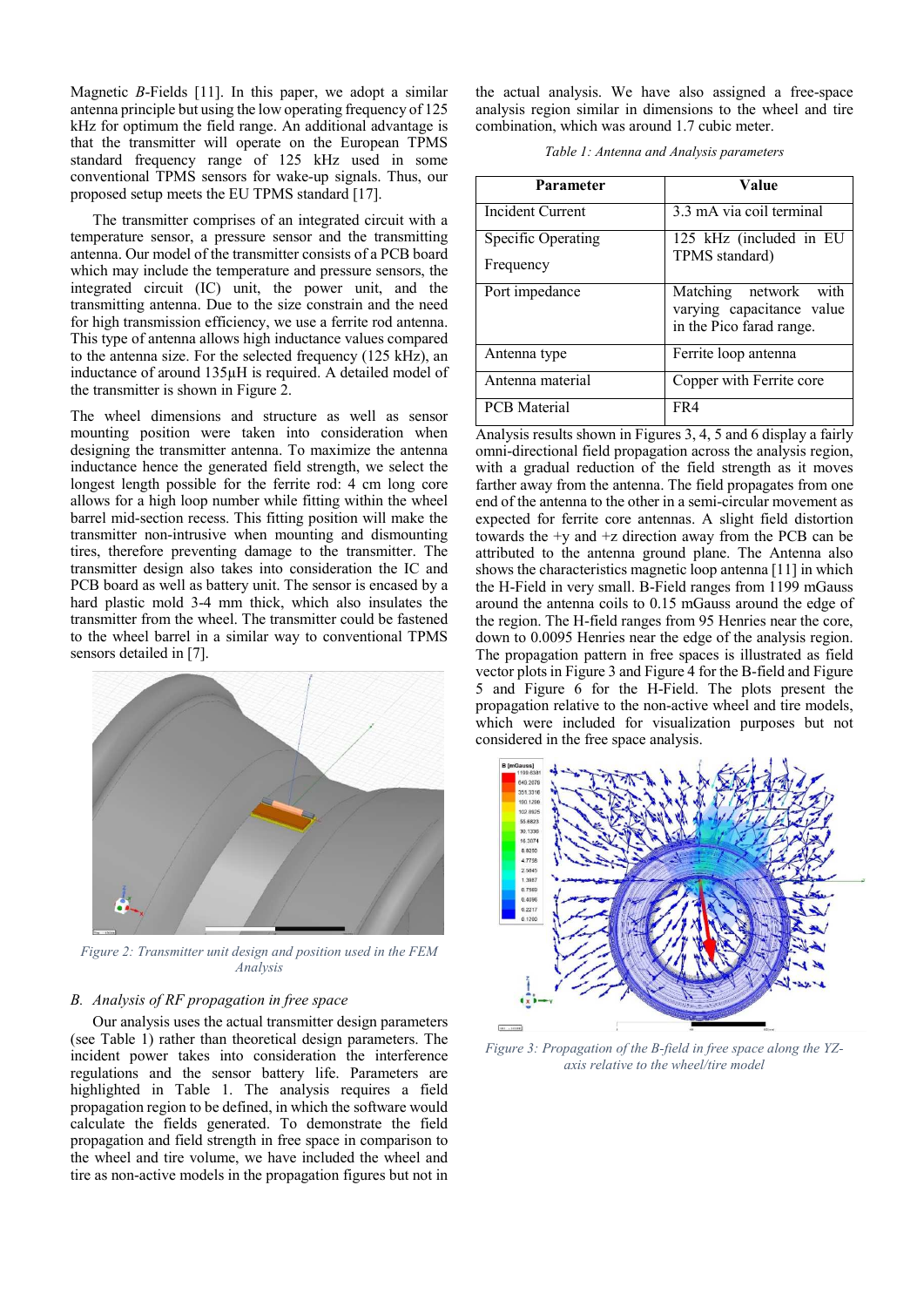

*Figure 4: Propagation of the B-field in free space along the XZaxis relative to the wheel/tire model* 



*Figure 5: Propagation of the H-field in free space along the YZaxis relative to the wheel/tire model* 

# III. EVALUATION OF RF PROPAGATION IN A HEAVY VEHICLE ENVIRONMENT

### *A. Modelling a commercial vehicle tire and wheel*

Before starting the complex FEM analysis of NF propagation inside the wheel and tire, we have to determine the main cause of signal attenuation. Previous FEM analysis represented the tire as a single structure comprising of a single material (i.e. Rubber) [18, 19, 20]. However, tires are a combination of different materials with a multi-layer structure. In our previous study [7], we described the commercial tire internal structure and we outlined the differences from passenger car. Heavy vehicle tires present much greater challenges, as the carrying load requirements are much greater than passenger cars, hence the need for greater structural reinforcement of the tire.



*Figure 6: Propagation of the H-field in free space along the XZaxis relative to the wheel/tire model* 

In this paper, we use the same 3D tire and wheel combination model, which was used to test the conventional TPMS in [7]. These are current production models and are used for long haul tractor-trailers and are modelled in actual size. The commercial vehicle tire consists of around 54 different components and layers with some components overlapping. This presents a challenge for the analysis and mesh building in Ansys maxwell as the different equations used in this modeling uses magnetic properties of the material. Hence, the tire and wheel models have to be modified to merge some components of similar material in order to complete the meshing process successfully. We modify a tire model to reflect the various factors mentioned previously and to make the magnetic properties, such as relative permeability, more uniform. We integrate the wheel design into the model with actual specifications of the steel wheel of 9 inch width and 22.5 inch diameter commonly used in European tractortrailer in the model. The wheel sits flush with the tire chafer. In actual fitting, the side walls of the tire are protruding beyond the wheel and the tire chafer is pushing into the rim flange to create an air tight seal. This cannot be modelled as it depends on tire pressure and side wall flexing in relation to the tread contact point with the ground and several other factors. The overall diameter of the model is 984 mm across, and the width is 400 mm

## *B. Analysis of NF propagation inside the tire and wheel*

In order to analyze NF propagation in the commercial vehicle environment, we place the transmitter model inside the tire carcass. The transmitter is placed similarly to conventional TPMS: i.e. on top of the middle section of the wheel barrel. The TPMS sensors are insulated and ruggedized by encasing them sensor in a plastic mold. The encasing was not modelled, but the transmitter was insulated from the wheel barrel by a layer of glass fiber reinforced plastic of relative permittivity 12. Once the model is complete, we set the sweep setting, incident power and excitation parameters. The analysis also requires an evaluation region to be defined. This is the region where the Electromagnetic fields are evaluated.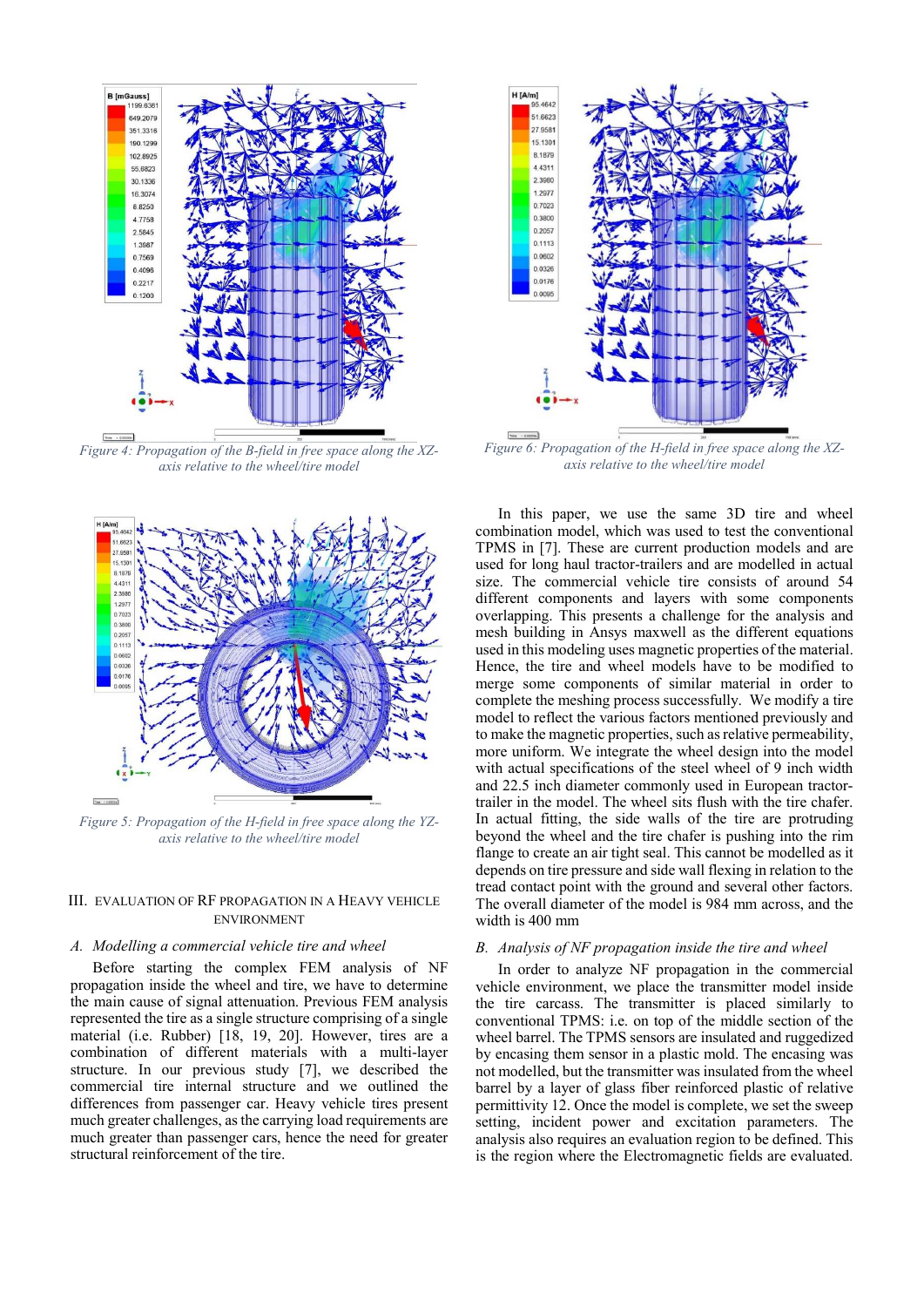The region was set at around 3 times the model size, giving an evaluation area around 10 cubic meters**.**

The propagation pattern of the Antenna fitted inside the wheel/tire model is illustrated as magnetic field vector plots in Figure 7 and Figure 8 for the B-field. The figures show the propagation with the actual sealed Wheel and Tire model considered in the analysis.



*Figure 7: Propagation of the B-field along the X-axis and Z-axis with the wheel/tire model* 



*with the wheel/tire model* 

The Antenna maintains its isotropic characteristics to a large extent and the field propagation is omni-directional. The *B*-Field propagated through the tire tread and extended partially the wheel barrel. The fields strength has been reduced by around 38% while the maximum magnetic field strength has been reduced to 746.6 mGauss. The minimum magnetic field strength has been also reduced by 0.074 mGauss in the given simulation region. The wheel barrel also channels the radiating fields along the barrel, which explains this omnidirectional propagation. Our modeling takes into account the complete structure of the wheel and tire combination. That is why it can be seen that the field pattern is maintained, allowing for field detection in all directions. The thick steel sheets of the wheels has attenuated the field to some extent, while the multiple layers of steel mesh do not appear to have significantly attenuated the field. These results show a significant improvement to the greatly distorted and attenuated propagation seen in Figures 9 and Figure 10 of the conventional TPMS at a significantly less transmission power. Unlike in conventional TPMS, the NF solution has no apparent null points in the radiation due to the surrounding structures, nor is the radiation completely shielded by any of the structures (see Figure 7 and Figure 8). The fields shape is not severely distorted and the radiation is still symmetrical to a large extent. While the maximum propagation range of the TPMS antenna is around 1.4 meters to 1.8 meters at the largest lobe, the side lobes are significantly smaller and the propagation range is less in these lobes (see Figure 9 and Figure 10). In the proposed NF system, the maximum field propagation in the given free space is similar to the TPMS system at around 1.5 meters, but is more symmetrical (see Figure 7 and Figure 8). These characteristics could reduce the number of receiver antennas due to the more efficient field detection, which will reduce the required infrastructure in both the tractor and trailer, hence reducing overall costs.

The field propagation in the NF system could be higher if higher transmission power is used. It is worth noting that the free space region used in the analysis could be enlarged to provide the field strength in a larger volume. The later could not be examined due to the higher computational power required and substantially long analysis time.



*Figure 9: Propagation pattern along the X and Z axis with the Tire and Wheel in conventional TPMS*